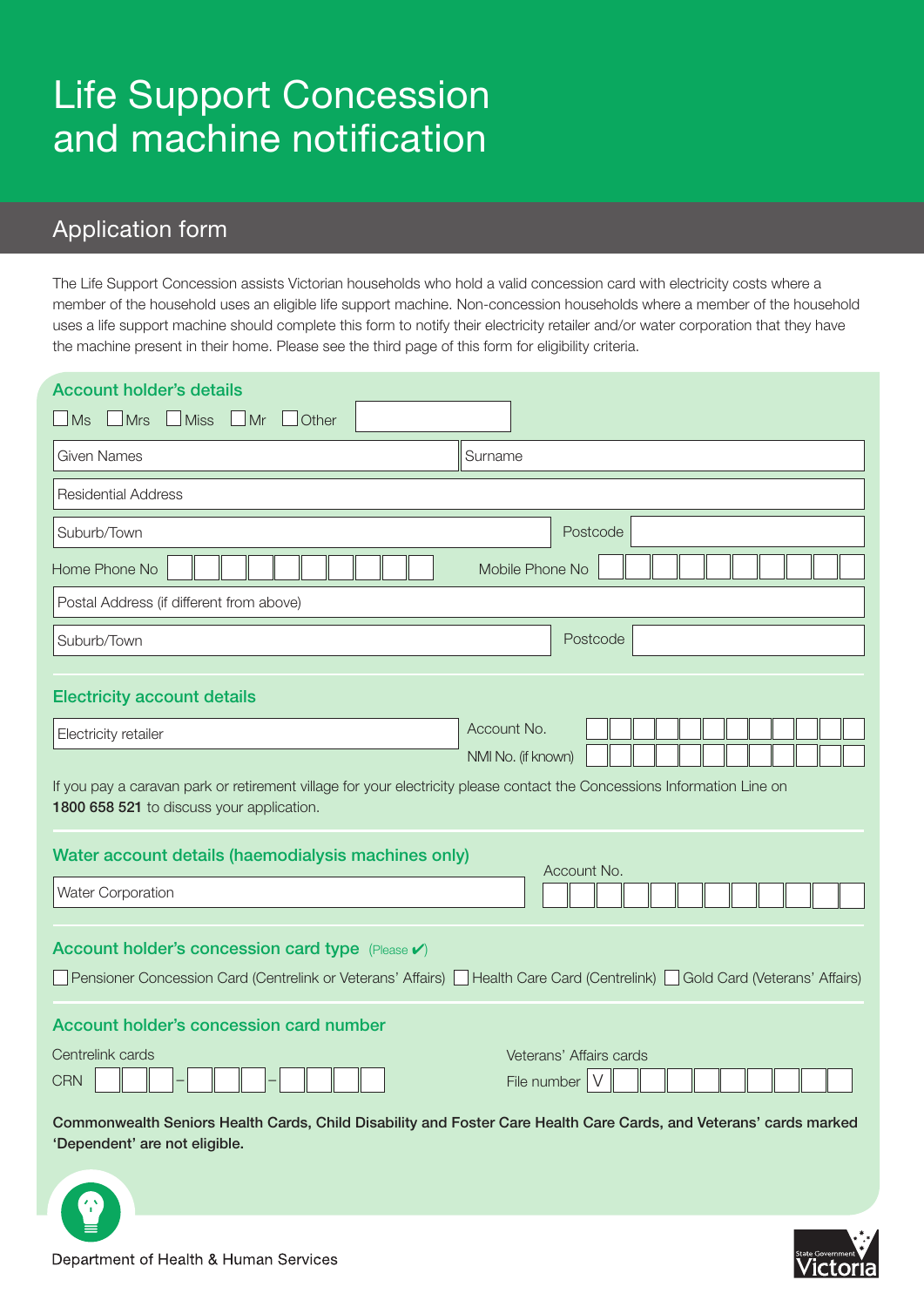| <b>Patients details</b>                                                                                                                                            |                                                                                         |
|--------------------------------------------------------------------------------------------------------------------------------------------------------------------|-----------------------------------------------------------------------------------------|
| <b>Given Names</b>                                                                                                                                                 | Surname                                                                                 |
| <b>Residential Address</b>                                                                                                                                         |                                                                                         |
| Suburb/Town                                                                                                                                                        | Postcode                                                                                |
| I have the following type of machine (Please V)                                                                                                                    |                                                                                         |
| Eligible for an electricity concession<br>Oxygen concentrator<br>Intermittent peritoneal dialysis machine                                                          | Eligible for an electricity concession<br>and water concession<br>Haemodialysis machine |
| Not eligible for concession<br>Continuous positive airways pressure (CPAP) machine<br>Ventolin nebuliser                                                           | Ventilator<br>Others (please specify)                                                   |
| If your machine is not listed above, please call the Concessions Information Line on 1800 658 521 (toll free).<br>Date of Installation<br>$\sqrt{2}$<br>$\sqrt{2}$ |                                                                                         |
| Statement from hospital social worker, nurse or doctor<br>I certify that the machine indicated is/will be installed in the patient's home                          |                                                                                         |
| Name                                                                                                                                                               | Job Title                                                                               |
| Hospital                                                                                                                                                           | Telephone                                                                               |
| Signature                                                                                                                                                          | Date                                                                                    |

# Consent to check Centrelink details

I authorise:

- my electricity retailer and/or water corporation to use Centrelink Confirmation eServices to perform a Centrelink enquiry of my Centrelink or Veterans' Affairs customer details and concession card status in order to enable the business to determine if I qualify for a concession, rebate or service.
- the Australian Government Department of Human Services to provide the results of that enquiry to my electricity retailer and/or water corporation.

I understand that:

- the Australian Government Department of Human Services will use information I have provided to my electricity retailer and/or water corporation to confirm my eligibility for the concession and will disclose to my electricity retailer and/or water corporation personal information including my name, address, payment and concession card type and status.
- this consent, once signed, remains valid while I am a customer of my electricity retailer and/or water corporation unless I withdraw it by contacting my electricity retailer and/or water corporation or the Australian Government Department of Human Services.
- I can obtain proof of my circumstances/details from the Australian Government Department of Human Services and provide it to my electricity retailer and/or water corporation so that my eligibility for the concession can be determined.
- • if I withdraw my consent or do not alternatively provide proof of my circumstances/details, I may not be eligible for the concession provided by my electricity retailer and/or water corporation.

Note: If completing this form electronically, please print the form, sign below, and post the form to your electricity or water retailer. See page 4 of this form for the addresses of the major retailers.

Account holder's signature and the state of the state of the Date and Date and Date and Date and Date and Date and Date and Date and Date and Date and Date and Date and Date and Date and Date and Date and Date and Date and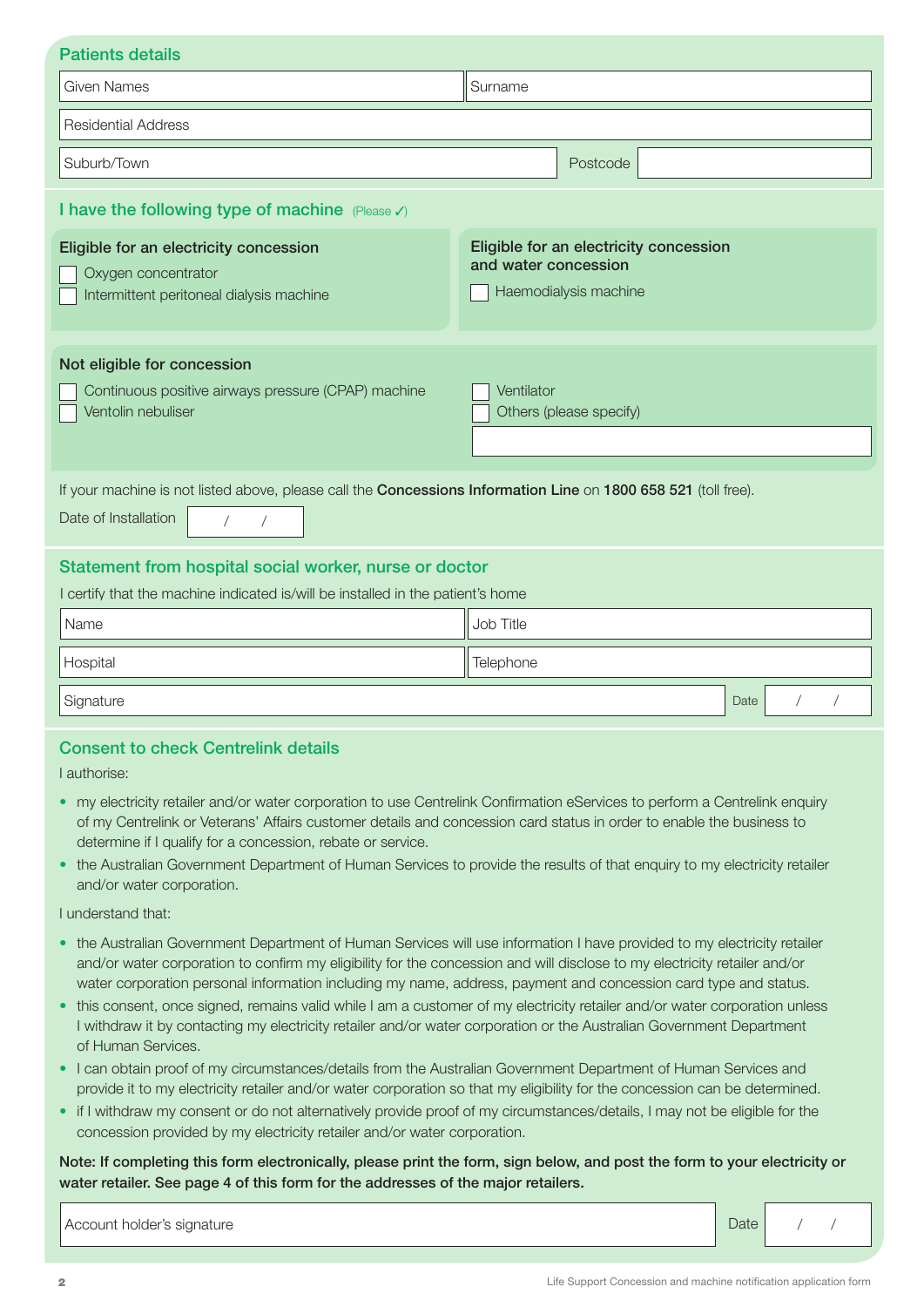# Life Support Concession — information for customers

### When should I complete this form?

• If you or someone in your household uses a life support machine, this form is used to notify your electricity retailer and/or water corporation of the presence of the machine, to ensure you are notified prior to any withdrawal of service that may affect your property

#### and

• If the electricity/water account holder has an eligible concession card, and the life support machine used is an eligible machine, you can also claim a concession on your electricity and/or water accounts.

#### What concession cards are eligible?

Eligible cards are:

- Pensioner Concession Card issued by Centrelink or Department of Veterans' Affairs
- Centrelink Health Care Card
- Department of Veterans' Affairs Gold Card (cards marked 'Dependent' are not eligible).

Commonwealth Seniors Health Cards, Victorian Seniors Card, Child Disability and Foster Care Health Care Cards and Medicare Cards are not eligible cards.

#### What machines are eligible for a concession?

Your hospital social worker, nurse or doctor must have completed the main section of the form to confirm the installation of the machine.

#### Eligible machines are:

Electricity concession only:

- Oxygen concentrator
- Intermittent peritoneal dialysis machine.

Electricity and water concession:

• Haemodialysis machine.

Eligible machines are those that consume at least 1,880 kilowatt hours of electricity per annum. If your machine is not listed above, and you believe that it is eligible, please contact the Concessions Information Line on 1800 658 521 (toll free).

#### How much will I receive off my bills?

The discount is equal to the cost of 1,880 kilowatt hours of electricity used each year (470 kwh per quarter), calculated using the general domestic tariff of your electricity retailer.

For haemodialysis machines a discount is available on both your electricity and water bills. The discount on your water bill is equal to the cost of 168 kilolitres of water each year (42 kilolitres per quarter) .

#### Where do I send my form?

Please send your form to your electricity retailer or water corporation. Addresses for the major companies are listed over the page. If your company is not listed, please contact the account enquiries number that appears on your bill.

#### **Renewals**

You may be asked to renew your application for the concession periodically.

#### Privacy Statement

This information is collected by the Department of Health & Human Services Concessions Unit and your electricity retailer/distributor and/or water corporation for the purpose of administering your concessions. Without this information, we are unable to provide your concession. Your information will be disclosed to your electricity retailer/distributor and/ or water corporation to enable them to process your concession. You are able to request access to the personal information that we hold about you, and to request that it be corrected if necessary. Please contact the Concessions Information Line on 1800 658 521 with any queries about this statement.